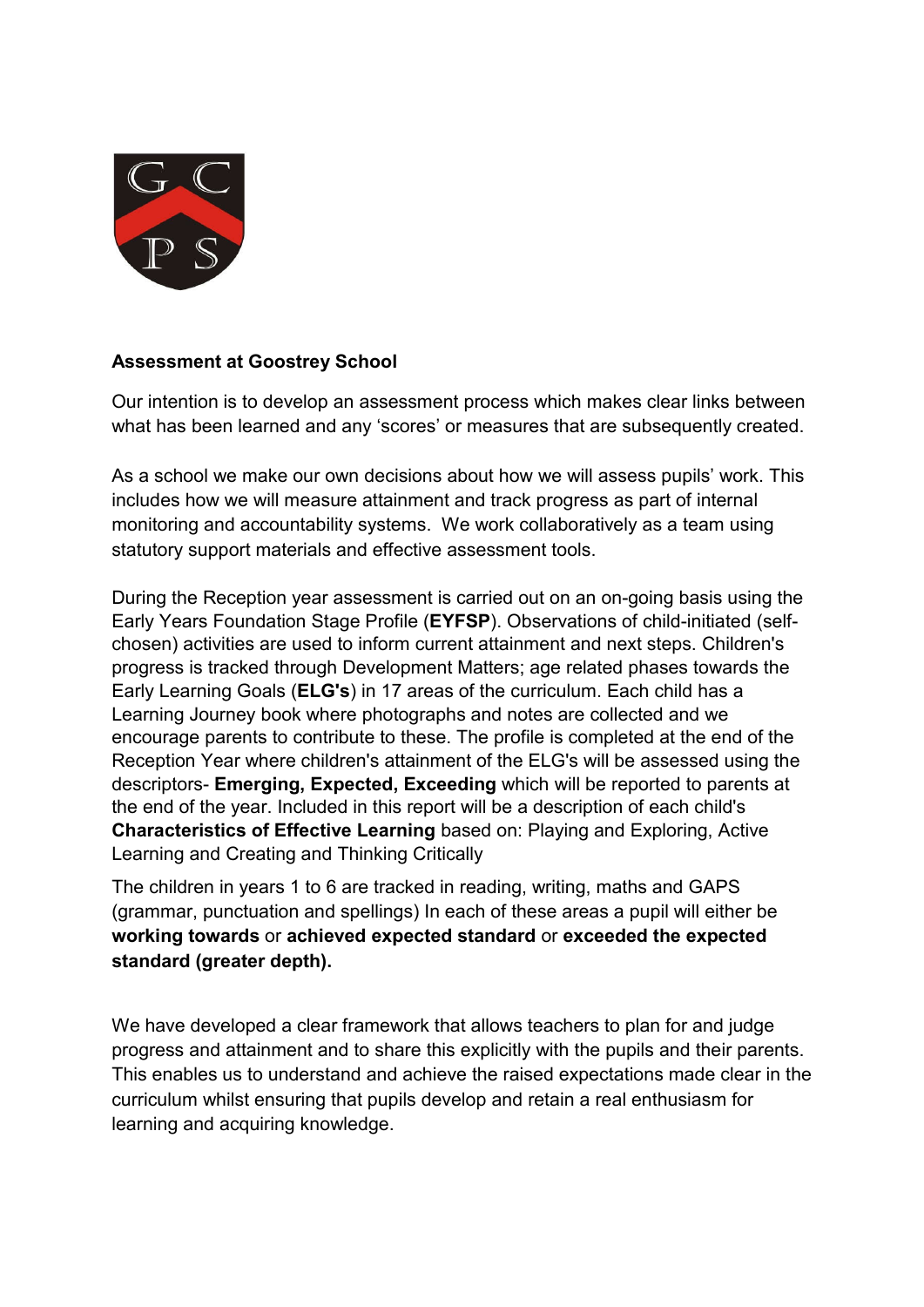We hope that our assessment systems are manageable and focus on the individual learning needs. This should then ensure that our emphasis on progression actually improves outcomes for all our learners.

There is an assessment timetable for the year that is adhered to by all staff.

# **At Goostrey School we are committed to:**

- Ensuring early and accurate identification of individual needs.
- Involving all staff, pupils and parents/carers in the process.
- Ensuring pupils have individual targets.
- Regularly monitoring progress.
- Acknowledging achievement.

# **Key roles and responsibilities**

The Governing Board has overall responsibility for monitoring the implementation of the assessment programme.

The Headteacher and staff will be responsible for the day-to-day implementation and management of the assessment programme.

The SENCO is responsible for maintaining the SEN register, coordinating individual support and relevant documentation, handling pupil records received from mainstream school and managing statutory assessment.

Class teachers are responsible for setting individual targets, maintaining accurate pupil records and reporting progress to parents/carers.

All staff, including teachers and support staff, will be responsible for following the assessment programme and timetable. They will also be responsible for ensuring the programme is implemented fairly and consistently, and for sharing relevant information with the SENCO and Headteacher.

Pupils are expected to engage fully in the assessment process by always trying their hardest in both formative and summative assessments and in external assessments as directed by the DfE.

Parents/carers are expected to engage with the school in the assessment process by attending parents' evenings and meetings and by encouraging pupils to do their best in their day-to-day schooling and in summative assessments.

## **Definition of assessment:**

Activities undertaken by teachers, and by students assessing themselves, which provides information to use as feedback and allows us to measure progress.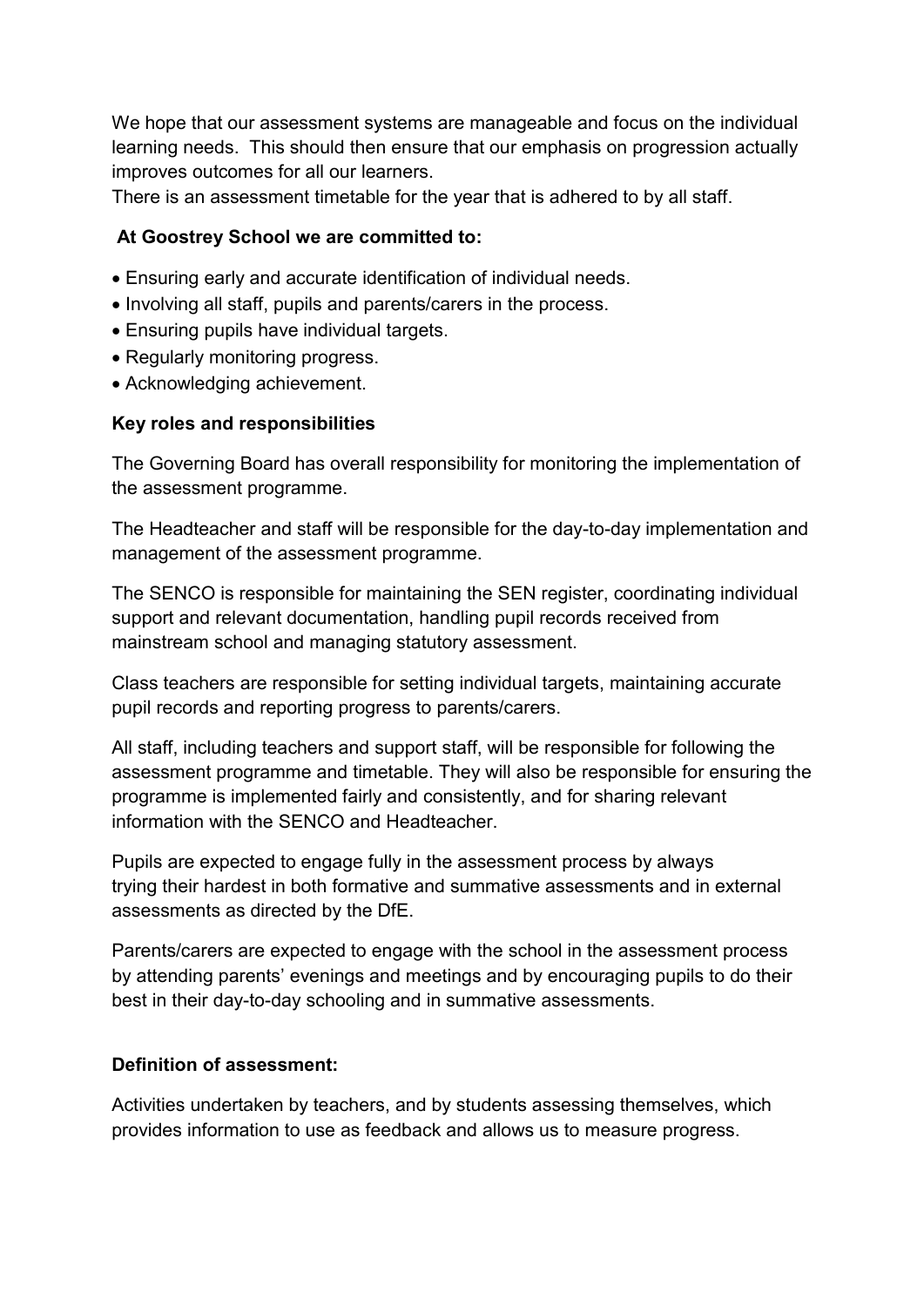Activities which enable modification of teaching and learning activities to improve achievement.

Activities which lead to formative or summative feedback.

Goostrey School defines "assessment for learning" as any formative assessment activity which assesses progress throughout the school term and guides teachers in how to modify their teaching to help their pupils achieve.

Goostrey School defines "summative assessment" as activities which assess final / overall achievement.

# **Training of staff.**

Teachers and support staff will receive regular and ongoing training as part of their development. This will be in line with the SDP and individual appraisal and needs.

# **Formative assessment (Assessment for Learning)**

Formative assessment creates a positive learning environment where children can see the steps necessary for their own success. It enables teachers to set appropriate work at the level necessary for the children's continuing progress.

Formative assessment is a powerful way of raising pupils' achievement. It is based on the principle that pupils will improve most if they understand the aim of their learning.

## **Formative assessments are used to:**

Identify children's strengths and gaps in their skills/knowledge.

Identify next steps for learning.

Inform future planning.

Enable appropriate strategies to be employed.

Facilitate the setting of appropriate targets for the class, group and individual.

Track the child's rate of progress.

Facilitate an evaluation of the effectiveness of teaching and learning.

Inform future teaching and learning strategies.

Identify individuals and groups for specific intervention support...

Formative assessment will be used to guide teaching and learning and help pupils achieve their targets.

# **Summative assessment (Assessment of Learning) Summative assessments are used to:**

Identify attainment through one-off tests at any given point in time. Record performance in a specific area on a specific date.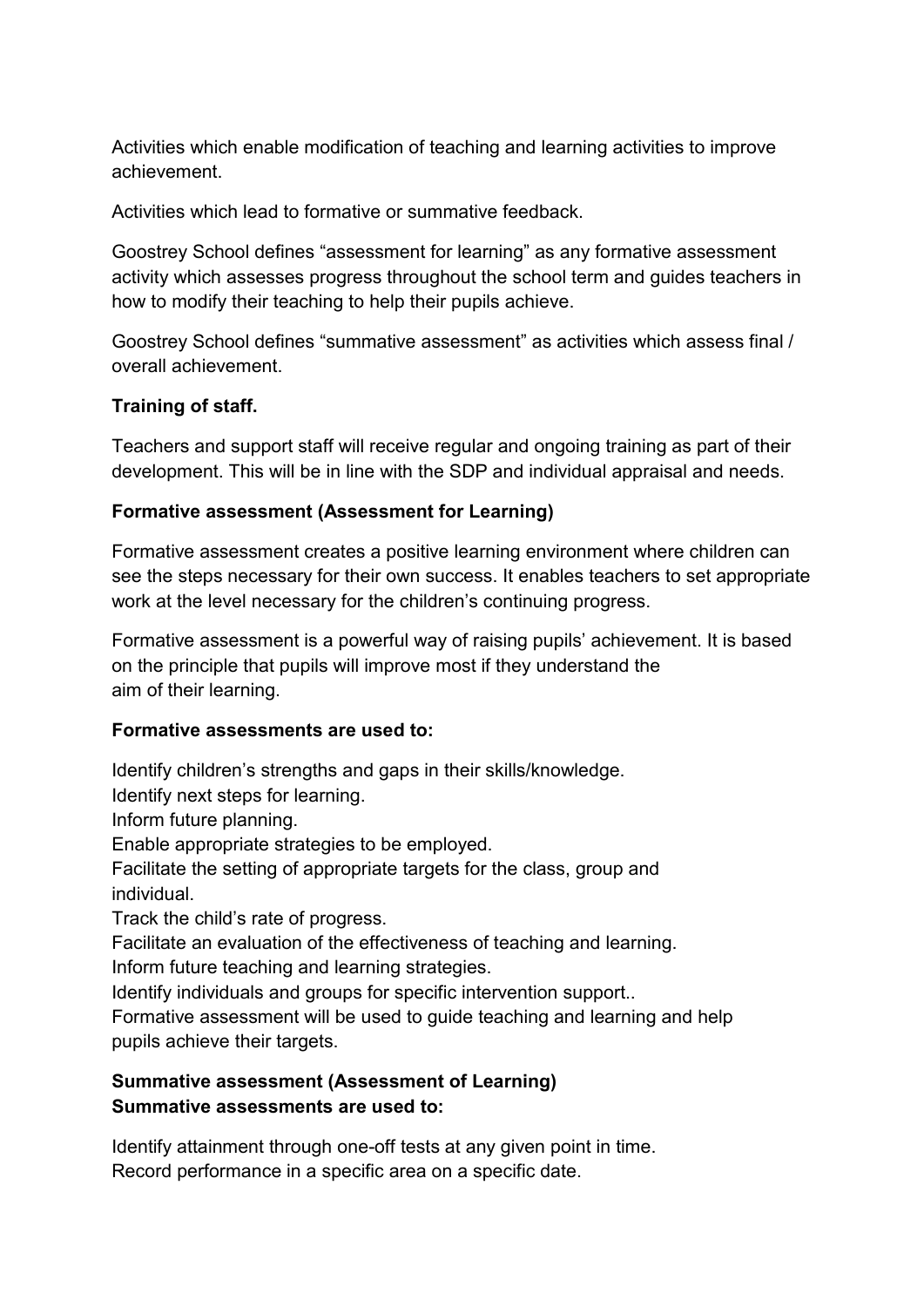Provide end of key stage test data against which the school and the teaching will be judged.

Ensure statutory assessments at the end of KS1 and KS2.

Provide information about cohort areas of strength and weakness to build from in the future.

Methods of summative assessment at Goostrey School include: Formal testing.

External examinations such as the National Curriculum Tests.

Summative + formative assessment data will be used to monitor the progress of individuals and groups of pupils. It will be used to determine attainment and achievement as well as judging teaching and learning.

# **Assessment and Recording in Key Stage 1 and 2**

Teachers use assessment for learning to provide on-going assessment, through the use of focused marking and/or observations of children's work against learning objectives and success criteria. This information is then used to assess progress towards meeting learning targets and to identify and set next step targets for each child.

Annotated plans and planning notes made by class teachers and other adults involved with each child record other important information about the progress of children in the class.

Regular tests may be used to identify progress and gaps in learning.

The tracking sheets identify under-achieving pupils and set targets, in reading, writing and maths for individual pupils and groups.

Termly Pupil Progress Reviews are used to identify and analyse progress and set targets, in reading, writing, maths and GAPS for classes and cohorts. Pupils will receive regular and timely verbal feedback on their progress.

# **Planning for assessment**

The National Curriculum Programmes of Study and Early Learning outcomes are used to guide our teaching. These documents provide us with the framework to ensure breadth and balance in our curriculum.

Lessons are planned with clear learning objectives, based upon the teacher's detailed knowledge of each child. We strive to ensure all tasks set are appropriate to each child's level of ability.

Teachers use focused marking to assess children's progress in relation to the planned learning objectives and set next steps to show where the child is in relation to this aim and how they can achieve the aim. Teachers use this information when planning for subsequent lessons.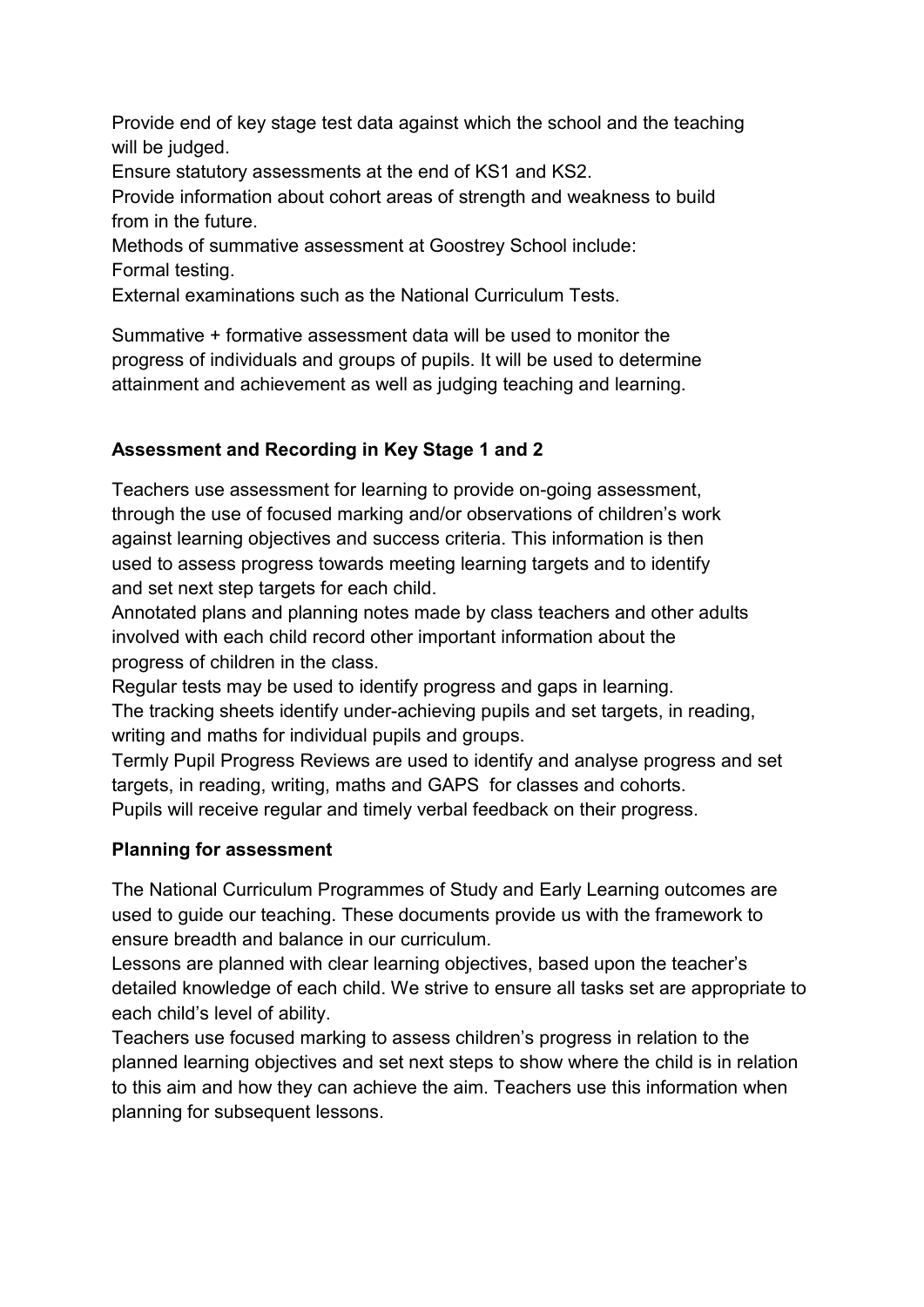# **Assessment methods/materials:**

Teachers use a range of assessment tools and materials (including analysis of children's work in books, guided reading records and results of class tests/published tests) alongside on-going focused marking and notes of pupil observations to inform their assessment of progress for individual pupils and groups.

Years 1 to 6 have formal assessments at the end of each term. The outcomes of these tests are then discussed in a pupil progress meeting with the Headteacher.

Results of published tests are used to contribute to overall teacher assessments

# **Reporting**

Reporting to parents/carers provides the opportunity for communication about their child's achievements, abilities and future targets. The end of year reports will be written so that they have a positive effect on pupils' attitudes, motivation and selfesteem.

We provide opportunities for two parent evenings (autumn and spring) so that parents can discuss how well their child is doing and be involved in their child's learning.

We provide end of year written report which include results of statutory tests and assessments and gives information relating to progress and attainment

## **Moderation**

Regular moderation of work takes place throughout the year to ensure consistency. Staffs, governors, external partners, colleagues in other schools and pupils all have opportunities to take part in moderation and discussions around assessment. Teachers in Reception, Year 2 and Year 6 are involved in formal teacher assessments, as part of end of Key Stage assessments and local authority moderation.

## **Special educational needs (SEN)**

Our graduated response to SEN, including early intervention strategies and support, is held by the SENco.

## **Rewarding achievement**

Goostrey School acknowledges achievement in a variety of ways and sees this as fundamental to the ethos of the school.

Measuring progress is very important but we do not want to value the data more than the information that it is intended to represent. We want to know that our children are making 'good / outstanding progress' and this will involve many exceeding the